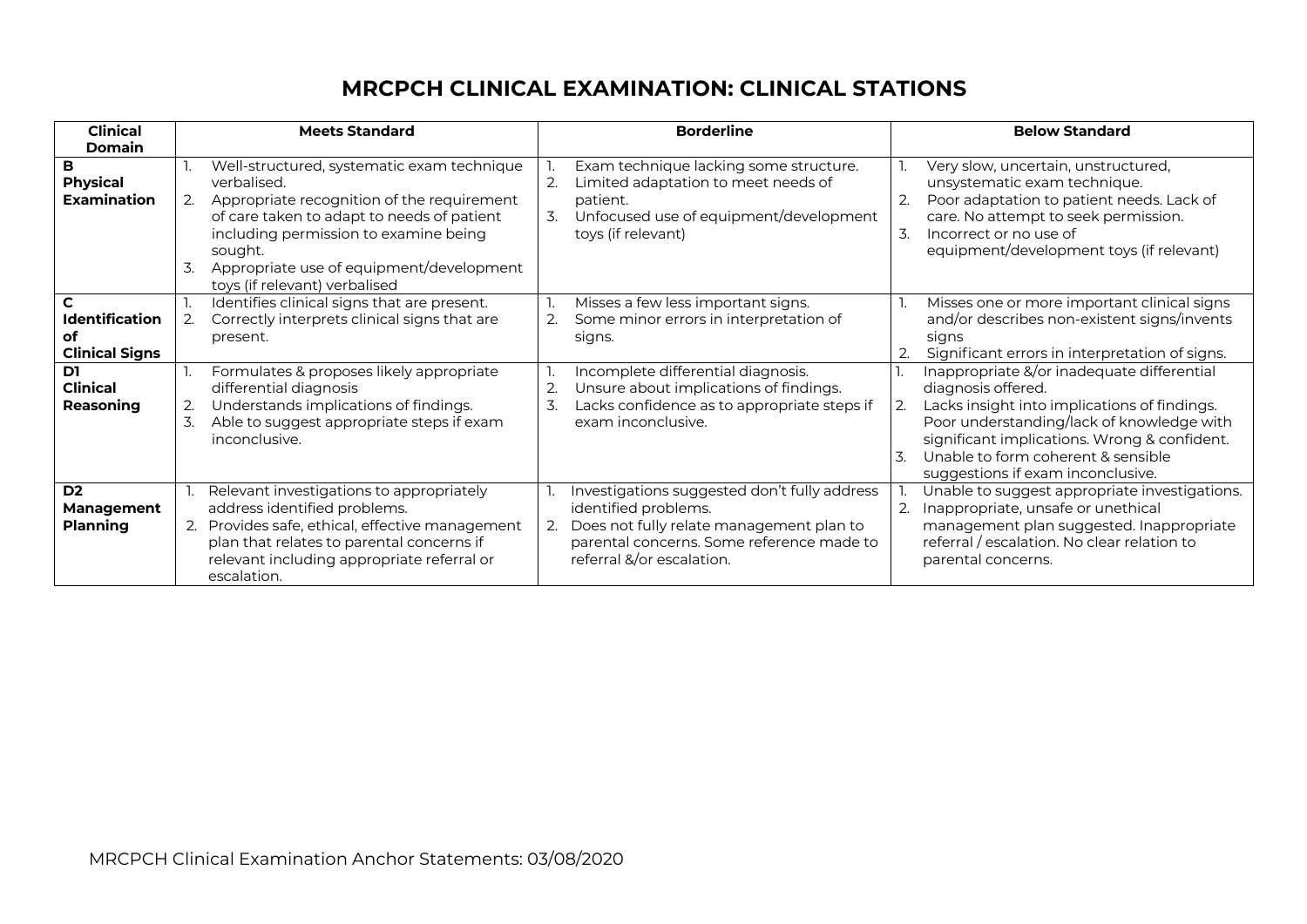# **MRCPCH CLINICAL EXAMINATION: DEVELOPMENT STATION**

| <b>Clinical Domain</b>                                                                       |                        | <b>Meets Standard</b>                                                                                                                                                                                                                                                                             |                          | <b>Borderline (prompt required?)</b>                                                                                                                                                                                                        |                  | <b>Below Standard</b>                                                                                                                                                                                                                                                                    |
|----------------------------------------------------------------------------------------------|------------------------|---------------------------------------------------------------------------------------------------------------------------------------------------------------------------------------------------------------------------------------------------------------------------------------------------|--------------------------|---------------------------------------------------------------------------------------------------------------------------------------------------------------------------------------------------------------------------------------------|------------------|------------------------------------------------------------------------------------------------------------------------------------------------------------------------------------------------------------------------------------------------------------------------------------------|
| A1<br><b>Information</b><br><b>Gathering/History</b><br><b>Taking</b>                        | 2.<br>3.               | Asks key relevant questions.<br>Sensitively gathers appropriate information.<br>Explores main problems/concerns of role-<br>player in structured manner.                                                                                                                                          | 2.<br>3.                 | Lacks some focus in exploring relevant<br>lines of questioning<br>Information gathering lacking in<br>sensitivity.<br>Does not fully explore problems/concerns<br>of role-player. A little unstructured.                                    | 2.               | Questions asked not relevant to the patient,<br>poorly understood by role-player.<br>Information gathering approach is<br>insensitive/inadequate.<br>Approach is haphazard/unstructured & does<br>not consider/explore the problems/concerns<br>of role-player.                          |
| в<br><b>Physical</b><br><b>Examination</b>                                                   | 2.<br>$\overline{3}$ . | Well-structured, systematic exam technique<br>verbalised.<br>Appropriate recognition of the requirement<br>of care taken to adapt to needs of patient<br>including permission to examine sought.<br>Appropriate use of equipment/development<br>toys (if relevant) verbalised                     | 2.<br>$\mathcal{Z}$ .    | Exam technique lacking some structure.<br>Limited adaptation to meet needs of<br>patient.<br>Unfocused use of<br>equipment/development toys (if relevant)                                                                                   | 2.<br>3.         | Very slow, uncertain, unstructured,<br>unsystematic exam technique.<br>Poor adaptation to patient needs. Lack of<br>care. No attempt to seek permission.<br>Incorrect or no use of<br>equipment/development toys (if relevant)                                                           |
| C.<br><b>Identification of</b><br><b>Clinical Signs</b>                                      | 2.                     | Identifies clinical signs that are present.<br>Correctly interprets clinical signs that are<br>present.                                                                                                                                                                                           | 2.                       | Misses a few less important signs.<br>Some minor errors in interpretation of<br>signs.                                                                                                                                                      | 2                | Misses one or more important clinical signs<br>and/or describes non-existent signs/invents<br>signs.<br>Significant errors in interpretation of signs.                                                                                                                                   |
| D1<br><b>Clinical</b><br>Reasoning                                                           | 2.<br>3.               | Formulates & proposes likely appropriate<br>differential diagnosis<br>Understands implications of findings.<br>Able to suggest appropriate steps if exam<br>inconclusive.                                                                                                                         | 1.<br>2.<br>3.           | Incomplete differential diagnosis.<br>Unsure about implications of findings.<br>Lacks confidence as to appropriate steps if<br>exam inconclusive.                                                                                           | $\overline{3}$ . | Inappropriate &/or inadequate differential<br>diagnosis offered.<br>Lacks insight into implications of findings.<br>Poor understanding/lack of knowledge with<br>significant implications. Wrong & confident.<br>Unable to form coherent & sensible<br>suggestions if exam inconclusive. |
| D <sub>2</sub><br>Management<br><b>Planning</b>                                              | 2.                     | Relevant investigations to appropriately<br>address identified problems.<br>Provides safe, ethical, effective<br>management plan that relates to parental<br>concerns including appropriate referral or<br>escalation.                                                                            | 1.<br>2.                 | Investigations suggested don't fully<br>address identified problems.<br>Does not fully relate management plan to<br>parental concerns. Some reference made<br>to referral &/or escalation.                                                  | 2.               | Unable to suggest appropriate<br>investigations.<br>Inappropriate, unsafe or unethical<br>management plan suggested.<br>Inappropriate referral / escalation. No clear<br>relation to parental concerns.                                                                                  |
| E1.<br>Communication<br><b>Skills: Rapport &amp;</b><br><b>Communication</b><br><b>Style</b> | 2.<br>3.               | Appropriate level of confidence; greeting<br>and introduction; professional; sensitive;<br>appropriate body language; responds to<br>verbal & non-verbal cues.<br>Develops appropriate rapport with role-<br>player. Puts at ease.<br>Clarifies role & shared agenda. Appropriate<br>tone & pace. | $\mathbb{L}$<br>2.<br>3. | Minor issues with level of confidence, body<br>language & non-verbal skills.<br>Develops reasonable level of rapport; could<br>do more to engage role-player.<br>Approach to clarifying role & agenda and<br>tone & pace needs improvement. | 3.               | Poor body language & non-verbal skills,<br>unprofessional manner, insensitive or<br>overconfident.<br>Poor rapport or detached. Fails to put role-<br>player at ease.<br>No clarification of role. Inappropriate tone &<br>pace.                                                         |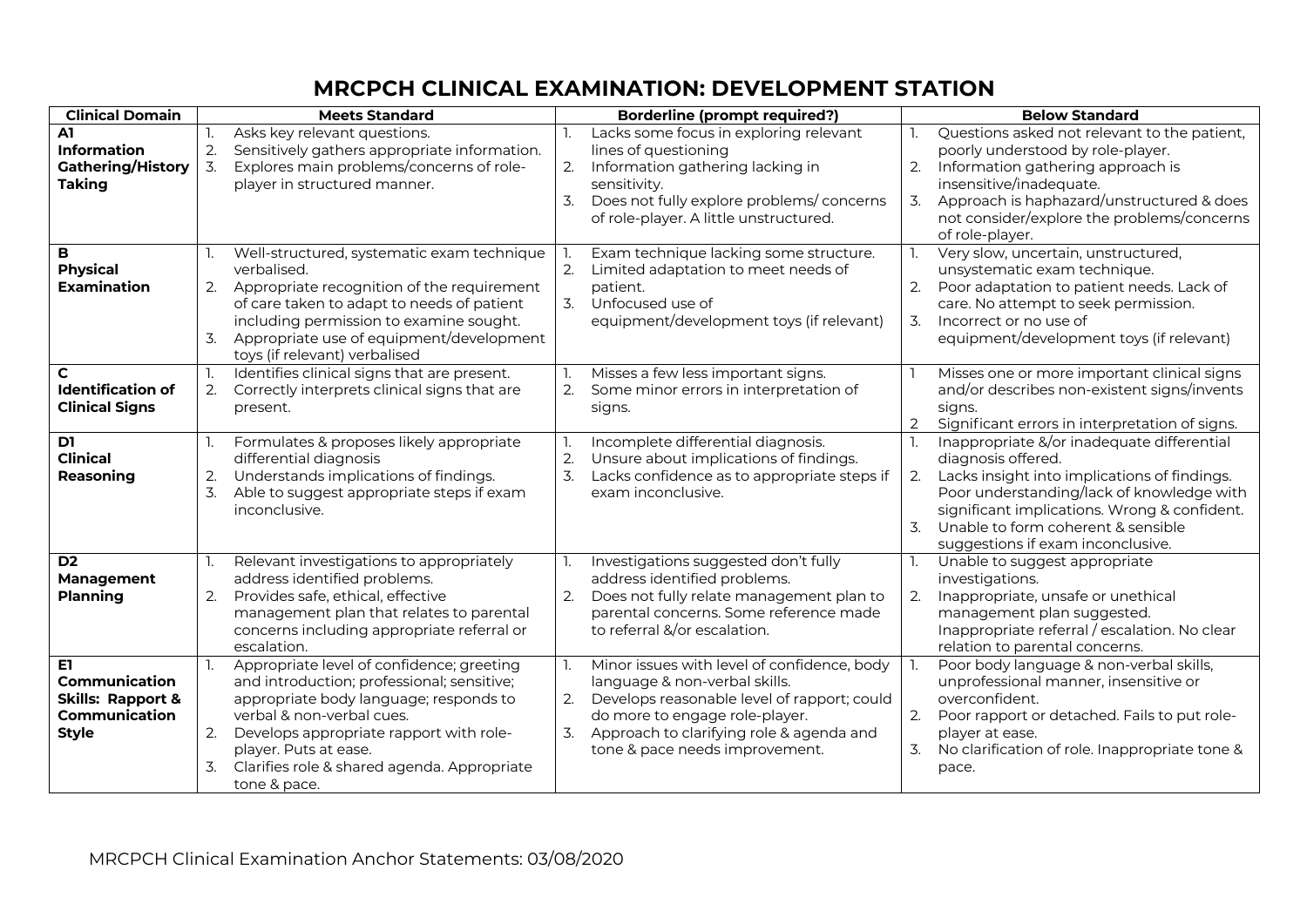### **MRCPCH CLINICAL EXAMINATION: HISTORY TAKING & MANAGEMENT PLANNING STATIONS**

| <b>Clinical Domain</b>                                                                | <b>Meets Standard</b>                                                                                                                                                                                                                                                                                               | <b>Borderline (prompt required?)</b>                                                                                                                                                                                                                          | <b>Below Standard</b>                                                                                                                                                                                                                                                                             |
|---------------------------------------------------------------------------------------|---------------------------------------------------------------------------------------------------------------------------------------------------------------------------------------------------------------------------------------------------------------------------------------------------------------------|---------------------------------------------------------------------------------------------------------------------------------------------------------------------------------------------------------------------------------------------------------------|---------------------------------------------------------------------------------------------------------------------------------------------------------------------------------------------------------------------------------------------------------------------------------------------------|
| A1<br><b>Information</b><br><b>Gathering/History</b><br><b>Taking</b>                 | Asks key relevant questions.<br>2.<br>Sensitively gathers appropriate information.<br>Explores main problems/concerns of role-<br>player in structured manner.                                                                                                                                                      | 1. Lacks some focus in exploring relevant lines<br>of questioning.<br>2. Information gathering lacking in sensitivity.<br>3. Does not fully explore problems/concerns<br>of role-player. A little unstructured.                                               | Questions asked not relevant to the<br>patient poorly understood by role-player.<br>2. Information gathering approach is<br>insensitive/inadequate<br>3. Approach is haphazard/unstructured &<br>does not consider/explore the<br>problems/concerns of role-player                                |
| D1<br><b>Clinical</b><br>Reasoning                                                    | Formulates & proposes likely appropriate<br>differential diagnosis<br>2. Understands implications of findings.<br>3. Able to suggest appropriate steps if exam<br>inconclusive.                                                                                                                                     | Incomplete differential diagnosis.<br>2.<br>Unsure about implications of findings.<br>3. Lacks confidence as to appropriate steps if<br>exam inconclusive.                                                                                                    | Inappropriate &/or inadequate differential<br>diagnosis offered.<br>2. Lacks insight into implications of findings.<br>Poor understanding/lack of knowledge<br>with significant implications. Wrong &<br>confident.<br>3. Unable to form coherent & sensible<br>suggestions if exam inconclusive. |
| D <sub>2</sub><br><b>Management</b><br><b>Planning</b>                                | Relevant investigations to appropriately<br>address identified problems.<br>2. Provides safe, ethical, effective<br>management plan that relates to parental<br>concerns including appropriate referral or<br>escalation.                                                                                           | Investigations suggested don't fully address<br>identified problems.<br>2. Does not fully relate management plan to<br>parental concerns. Some reference made to<br>referral &/or escalation.                                                                 | Unable to suggest appropriate<br>investigations.<br>2. Inappropriate, unsafe or unethical<br>management plan suggested.<br>Inappropriate referral / escalation. No clear<br>relation to parental concerns.                                                                                        |
| E1.<br>Communication<br><b>Skills: Rapport &amp;</b><br>Communication<br><b>Style</b> | Appropriate level of confidence; greeting<br>1.<br>and introduction; professional; sensitive;<br>appropriate body language; responds to<br>verbal & non-verbal cues.<br>2.<br>Develops appropriate rapport with role-<br>player. Puts at ease.<br>3.<br>Clarifies role & shared agenda. Appropriate<br>tone & pace. | Minor issues with level of confidence, body<br>1.<br>language & non-verbal skills.<br>Develops reasonable level of rapport; could<br>2.<br>do more to engage role-player.<br>Approach to clarifying role & agenda and<br>3.<br>tone & pace needs improvement. | Poor body language & non-verbal skills,<br>unprofessional manner, insensitive or<br>overconfident.<br>2.<br>Poor rapport or detached. Fails to put<br>role-player at ease.<br>3.<br>No clarification of role. Inappropriate tone<br>& pace.                                                       |
| E2<br>Verbal &<br>Listening<br>Communication<br><b>Skills</b>                         | Applies active listening & displays interest<br>toward role-player.<br>Allows others opportunity to speak.<br>2.<br>Appropriate language used in challenging<br>3.<br>circumstances with any jargon explained.                                                                                                      | Not actively listening throughout the<br>station; misses some subtle cues.<br>2. Interrupts occasionally<br>3. Language not fully tailored to subject with<br>some jargon used.                                                                               | Does not listen/display interest in views of<br>role-player. Misses cues; obstructive;<br>inappropriate language.<br>2. Interrupts repeatedly; dismisses concerns.<br>Language not tailored to subject with an<br>3.<br>overreliance on jargon.                                                   |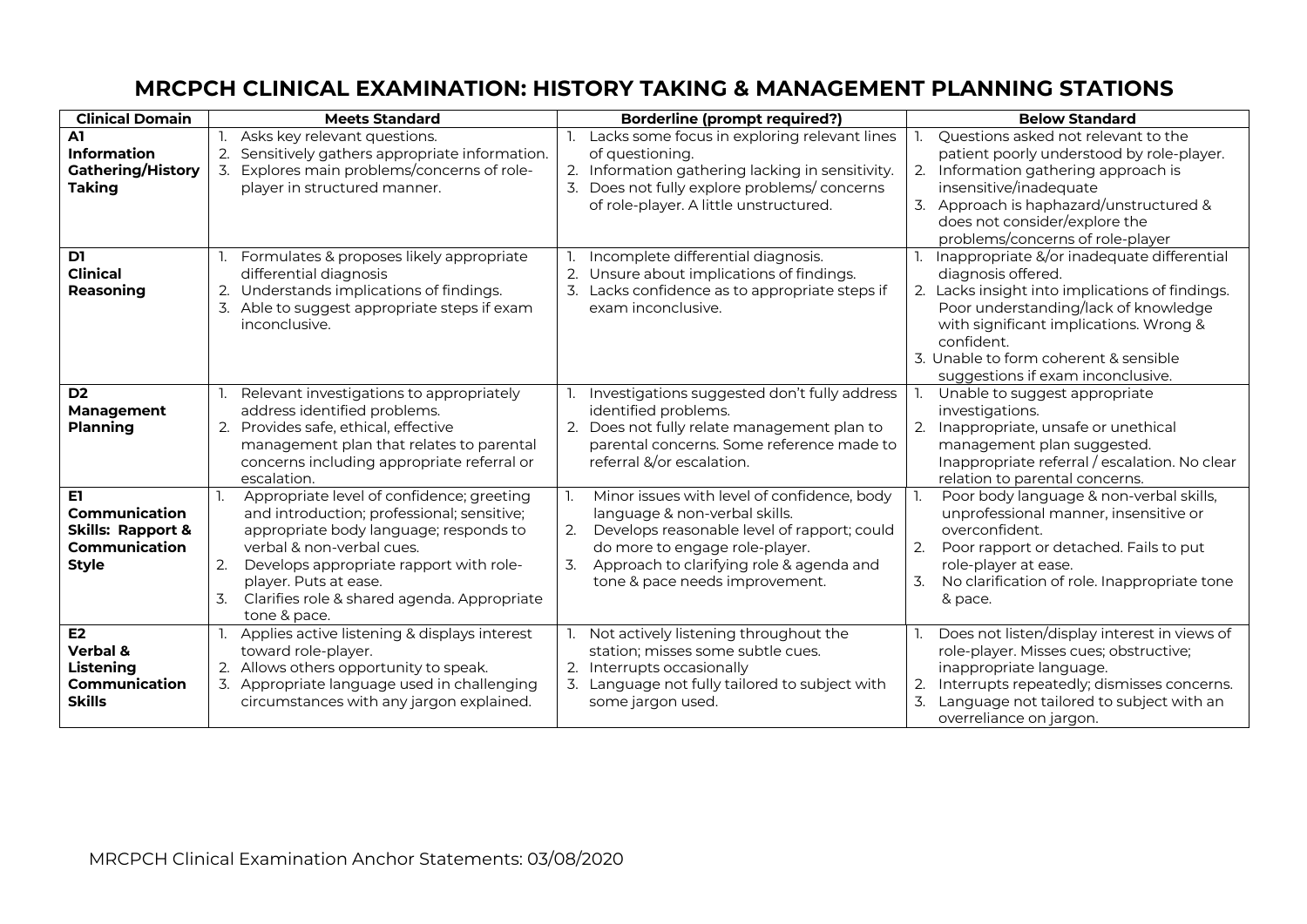## **MRCPCH CLINICAL EXAMINATION: COMMUNICATION STATIONS**

| <b>Clinical Domain</b> | <b>Meets Standard</b>                             | <b>Borderline (prompt required?)</b>              | <b>Below Standard</b>                          |
|------------------------|---------------------------------------------------|---------------------------------------------------|------------------------------------------------|
| A2                     | Explains relevant, clinically accurate            | Some inaccuracy/irrelevance in information        | Inaccurate, irrelevant information given.      |
| <b>Information</b>     | information.                                      | given.                                            | Information provided lacks structure.          |
| <b>Sharing</b>         | Information provided in a well-structured         | Information provided lacking in some<br>2.        | 3<br>No verification of understanding.         |
| Accuracy of            | manner.                                           | structure.                                        |                                                |
| <b>Information</b>     | Verifies understanding - summarises.<br>3.        | 3.<br>Limited verification of understanding.      |                                                |
| E1                     | Appropriate level of confidence; greeting         | Minor issues with level of confidence, body       | Poor body language & non-verbal skills,        |
| Communication          | and introduction; professional; sensitive;        | language & non-verbal skills.                     | unprofessional manner, insensitive or          |
| <b>Skills: Rapport</b> | appropriate body language; responds to            | 2.<br>Develops reasonable level of rapport; could | overconfident.                                 |
|                        | verbal & non-verbal cues.                         | do more to engage role-player.                    | Poor rapport or detached. Fails to put role-   |
| Communication          | Develops appropriate rapport with role-<br>2.     | Approach to clarifying role & agenda and<br>3.    | player at ease.                                |
| <b>Style</b>           | player. Puts at ease.                             | tone & pace needs improvement.                    | No clarification of role. Inappropriate tone   |
|                        | 3.<br>Clarifies role & shared agenda. Appropriate |                                                   | & pace.                                        |
|                        | tone & pace.                                      |                                                   |                                                |
| E2                     | Applies active listening & displays interest      | Not actively listening throughout the             | Does not listen/display interest in views of   |
| Verbal &               | with role-player                                  | station; misses some subtle cues.                 | role-player. Misses cues; obstructive;         |
| Listening              | Allows others opportunity to speak<br>2.          | 2.<br>Interrupts occasionally                     | inappropriate language.                        |
| Communication          | Appropriate language used in challenging<br>3.    | Language not fully tailored to subject with<br>3. | Interrupts repeatedly; dismisses concerns.     |
| <b>Skills</b>          | circumstances with any jargon explained.          | some jargon used.                                 | Language not tailored to subject with an<br>3. |
|                        |                                                   |                                                   | overreliance on jargon.                        |
| E3- Managing           | Seeks, identifies, acknowledges, attempts         | Some attempt to seek, identify,                   | No attempt to seek, identify, acknowledge      |
| <b>Concerns &amp;</b>  | to address concerns appropriately.                | acknowledge or address concerns.                  | or address concerns.                           |
| agreeing next          | Displays natural empathy with the role-           | Some attempt to empathise with the role-<br>2.    | No significant attempt to empathise with       |
| steps                  | player.                                           | player                                            | the role-player                                |
|                        | Checks knowledge & understanding and<br>3.        | Minimal checking of knowledge &<br>3.             | Didactic delivery. No clear attempt to         |
|                        | agrees next steps.                                | understanding. Next steps not clear               | check knowledge/understanding/next             |
|                        |                                                   |                                                   | steps. False reassurances/promises given.      |